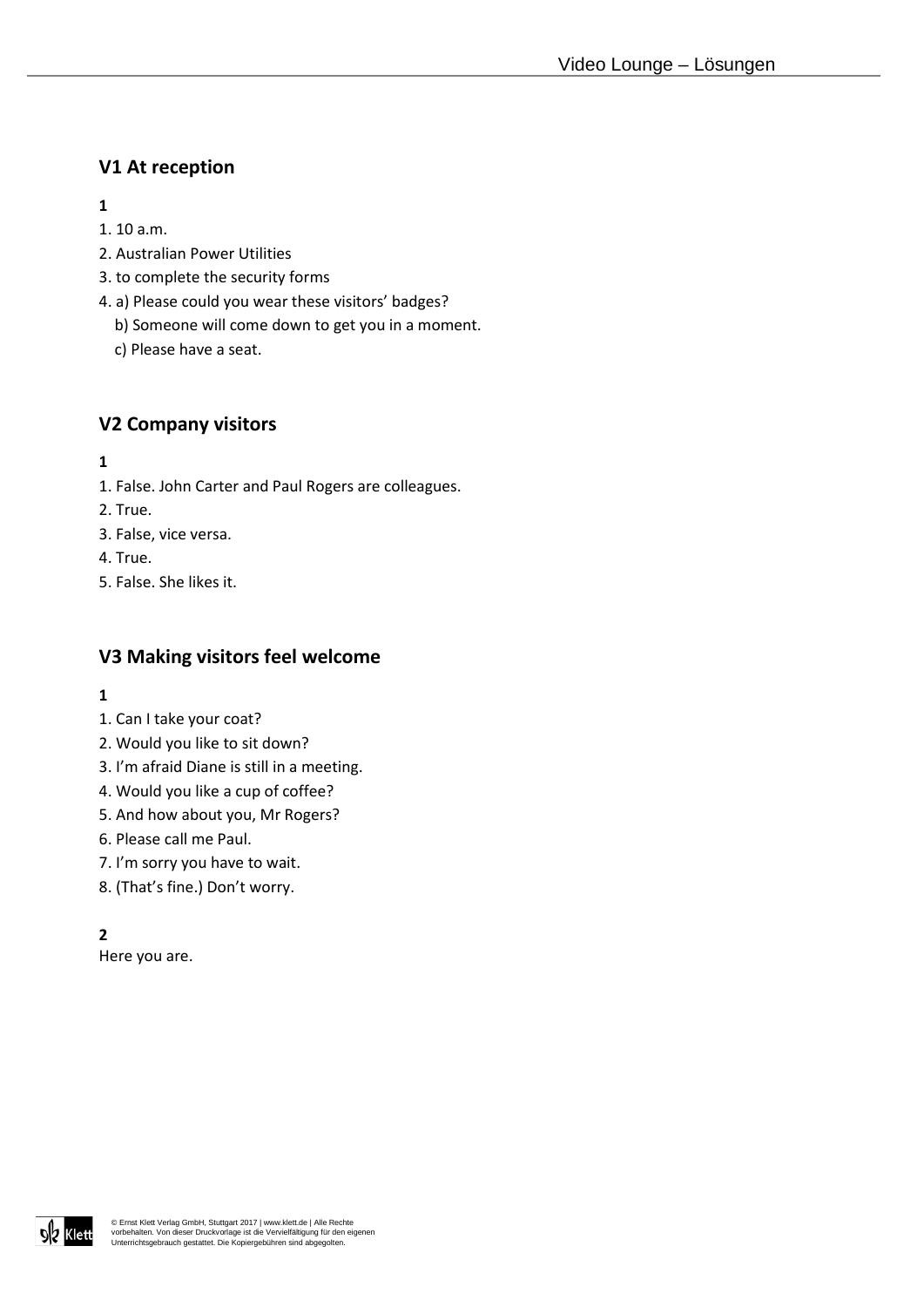# **V4 Small talk**

#### **1**

| 1. So how was the journey?               | no  |
|------------------------------------------|-----|
| 2. How's the hotel?                      | yes |
| 3. Is this your first time here?         | yes |
| 4. How long are you staying?             | yes |
| 5. Have you been here before?            | no  |
| 6. What should we do at the weekend?     | yes |
| 7. Would you like to see a tennis match? | no  |

### **2**

- 1. We had to check in very early this morning at Frankfurt airport.
- 2. Airport security takes such a long time these days.
- 3. It's our first time to your company.
- 4. Do you like football?
- 5. Would you like to see a Chelsea match this weekend?
- 6. I've made a reservation for lunch for you and Diane at a French restaurant near here.
- 7. I'll find out where Diane is and let her know you're here.

### **V5 How was your visit?**

- **1**
- 1. False. They saw a lot.
- 2. True.
- 3. False.
- 4. False. Paul didn't see it, John saw it and found it impressive.
- 5. True.
- 6. True.
- 7. False. He took them to dinner.
- 8. False. They ate at an Italian restaurant.

### **V6 Goodbye**

- **1**
- 1. by taxi
- 2. half an hour
- 3. 7 p.m.

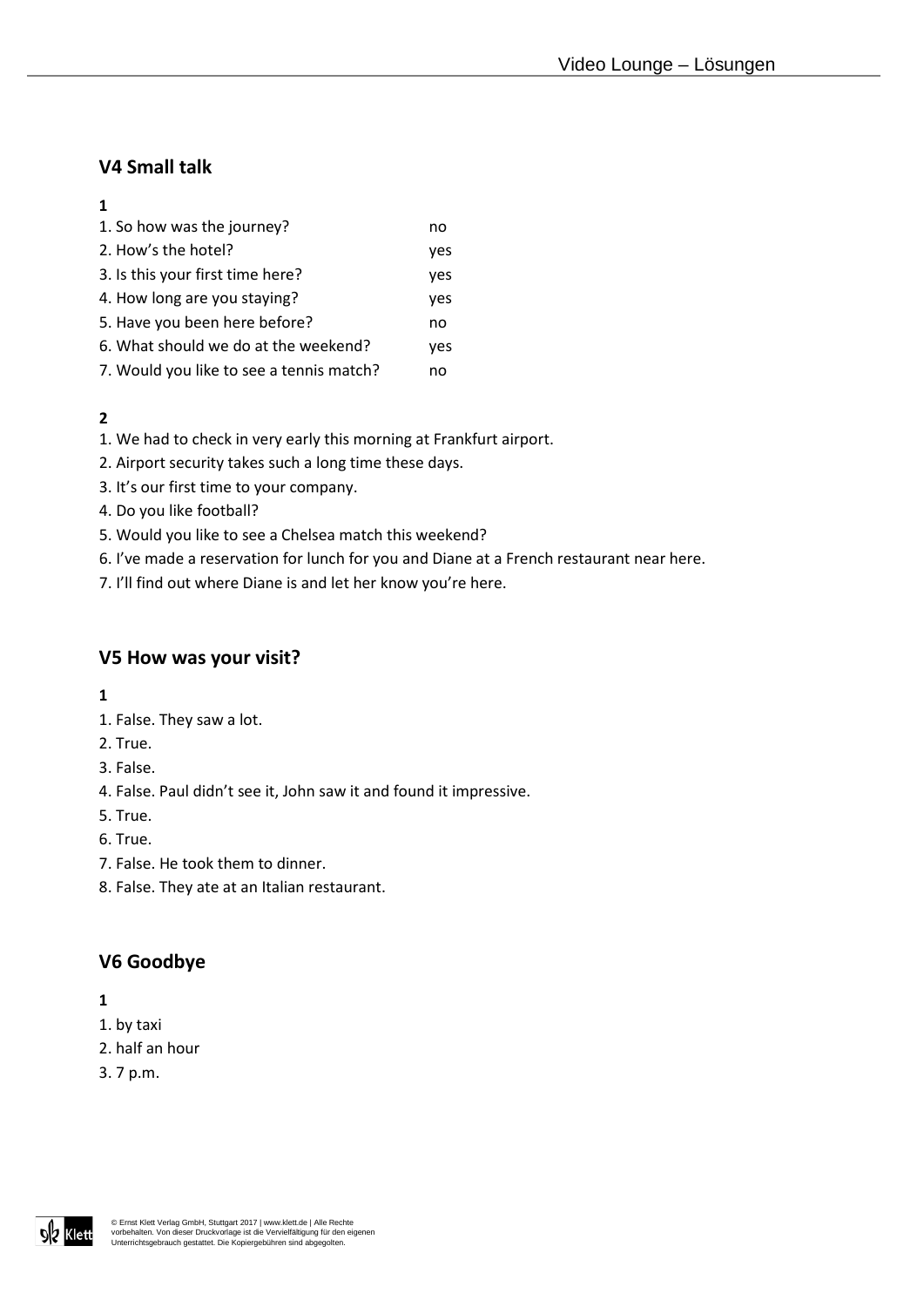**2** 

- 1. It was nice seeing you again.
- 2. I'm glad you enjoyed it.
- 3. See you again soon, I hope.
- 4. Take care.
- 5. Have a good flight!

# **V7 Tata looks towards global market**

#### **1**

- 1. India
- 2. Jaguar and Land Rover, from Ford
- 3. commercial trucks and buses
- 4. Tata bought the Anglo-Dutch steelmaker Corus.
- 5. No, both companies had losses, with Land Rover recovering and Jaguar continuing to lose money.
- 6. They support the deal.

## **V8 New generation of Chinese Consumers**

- **1**
- 1. Walmart
- 2. 173
- 3. Young people spend much more money than the older generations.
- 4. They have tripled.
- 5. The number of credit cards has risen from 13 million in 2005 to 180 million now.
- 6. Nike
- 7. Fast food restaurants like KFC (Kentucky Fried Chicken) and Pizza Hut are becoming more and more popular.
- 8. It's hard work to get into the Chinese market and be successful.

### **V9 Business and Twitter**

- **1**
- 1. She is a social networking manager.
- 2. Using social media you can promote products, give followers discounts or special offers.
- 3. It gives your brand a personal face.
- 4. You have to be careful about what you write, because once it is published, it will be on the web forever.
- 5. very little cost